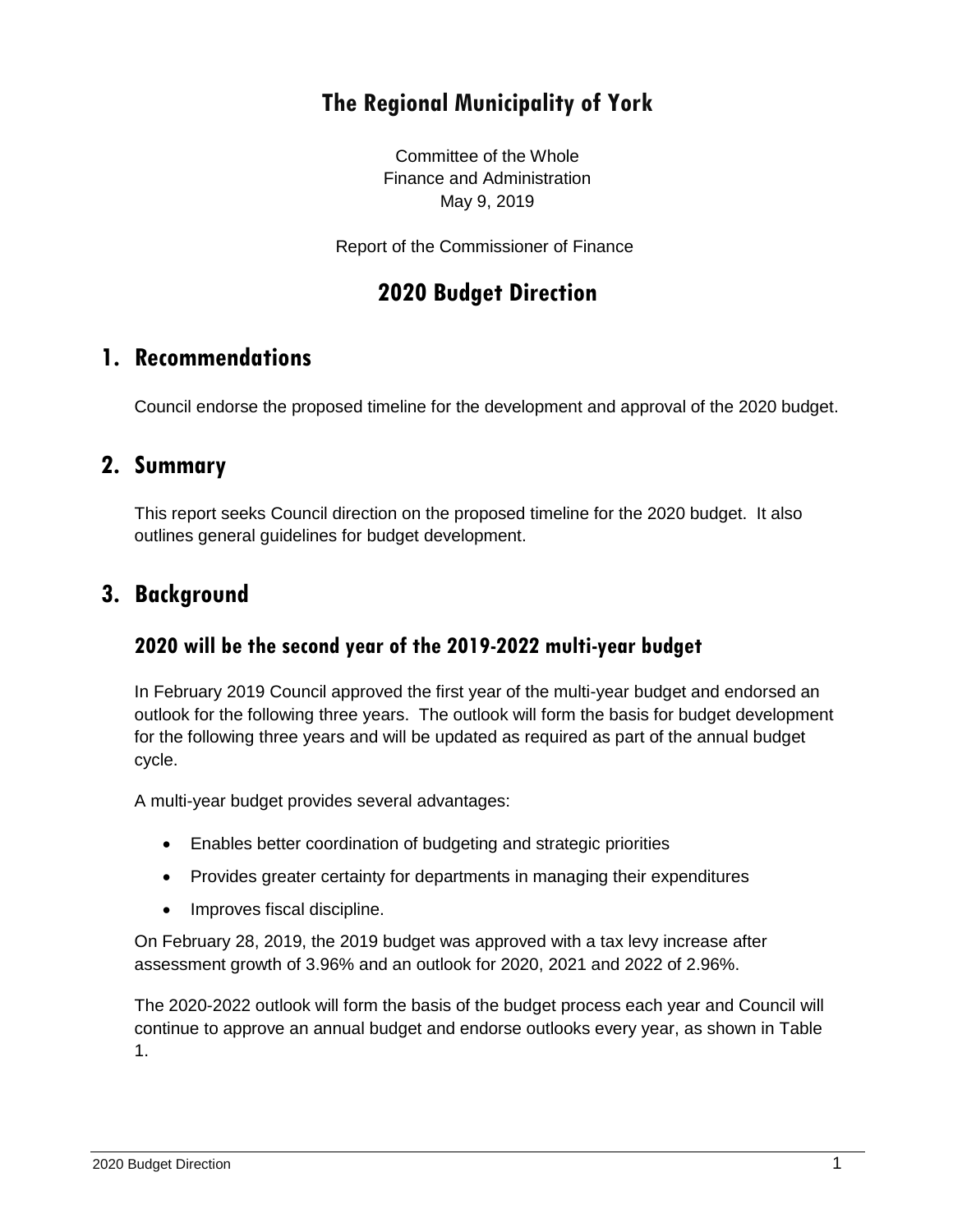|      | <b>Annual Budget Year Years of Endorsed Outlook</b> |
|------|-----------------------------------------------------|
| 2020 | 2                                                   |
| 2021 |                                                     |
| 2022 |                                                     |

# **Table 1 Annual Budget Approval**

The outlook captures a number of budget pressures, accelerated roads capital, and an increased contribution for capital asset replacement.

# **4. Analysis**

It is proposed that the 2020 budget be tabled with Council in November 2019, with budget review taking place at the Committee of the Whole meetings in December 2019, and final budget approval by Council be considered by Council in December 2019.

### **Council has endorsed an outlook for the 2020-2022 budget**

As noted above, an outlook for 2020 to 2022 was included as part of the 2019 multi-year budget.

At its meeting of February 28, 2019 Council endorsed the tax levy outlook of 2.96% for 2020 to 2022, and noted that must include incremental contributions to the roads acceleration reserve of \$11.4 million, \$11.9 million, and \$12.4 million. In absence of non-tax levy sources, \$35.7 million in tax levy room would need to be found to accommodate the 1% of the 2019 tax levy for roads acceleration by 2022.

At that meeting, Regional Chair Emmerson announced there will be a Council education session (subsequently changed to a special meeting of Council) on April 25, 2019 for the purpose of educating members on funding non-tax levy options for the Roads Capital Acceleration Reserve.

During the special meeting of Council, four non-tax levy options were presented. Option four, which would transfer money from the debt reduction reserve as required based on the cash flow of the projects, will come forward for further consideration in June along with departments bringing forward service-level adjustment reports. These reports will provide options for consideration which could be further developed and brought forward as part of the 2020 Budget process.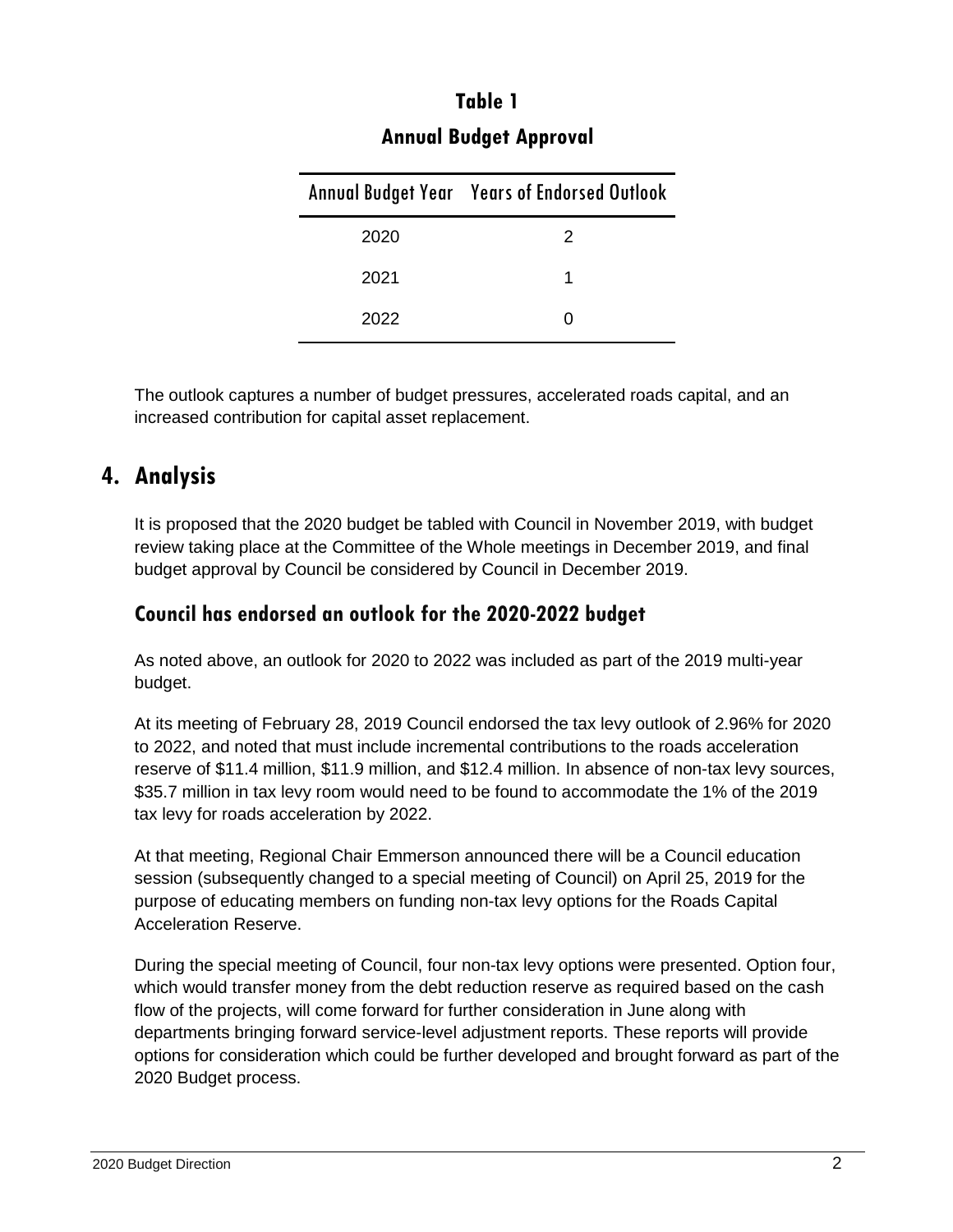### **December approval of the 2020 budget is proposed**

Table 2 below summarizes the key dates in the proposed 2020 budget process.

### **Table 2**

#### **Proposed 2020 Budget Timeline**

| <b>Milestone</b>                                                            | <b>Date</b>              |
|-----------------------------------------------------------------------------|--------------------------|
| <b>Budget direction report to Council</b>                                   | May 9, 2019              |
| <b>Budget submission to Finance</b>                                         | July/August              |
| Reviews, staff deliberation and development of recommendation<br>to Council | August - October         |
| <b>Table Budget with Council</b>                                            | <b>November 28, 2019</b> |
| Committee of the Whole reviews                                              | December 5/10, 2019      |
| <b>Tentative Budget approval</b>                                            | <b>December 19, 2019</b> |

#### **The multi-year budget process supports the 2019-2023 Strategic Plan**

The *2019-2023 Strategic Plan* guides the multi-year business planning and budgeting process. Many priorities outlined in the Strategic Plan will be reflected in the 2020-2022 and future Regional budgets.

## **5. Financial**

While there are no direct financial implications associated with this report, the budget will establish expenditures and funding for the provision of Regional services in 2020 and the outlook for 2021-2022 will form the basis of the budget process in those years.

## **6. Local Impact**

There is no direct local municipal impact associated with this report. Certainty and discipline in the budget helps local municipalities with their budget planning.